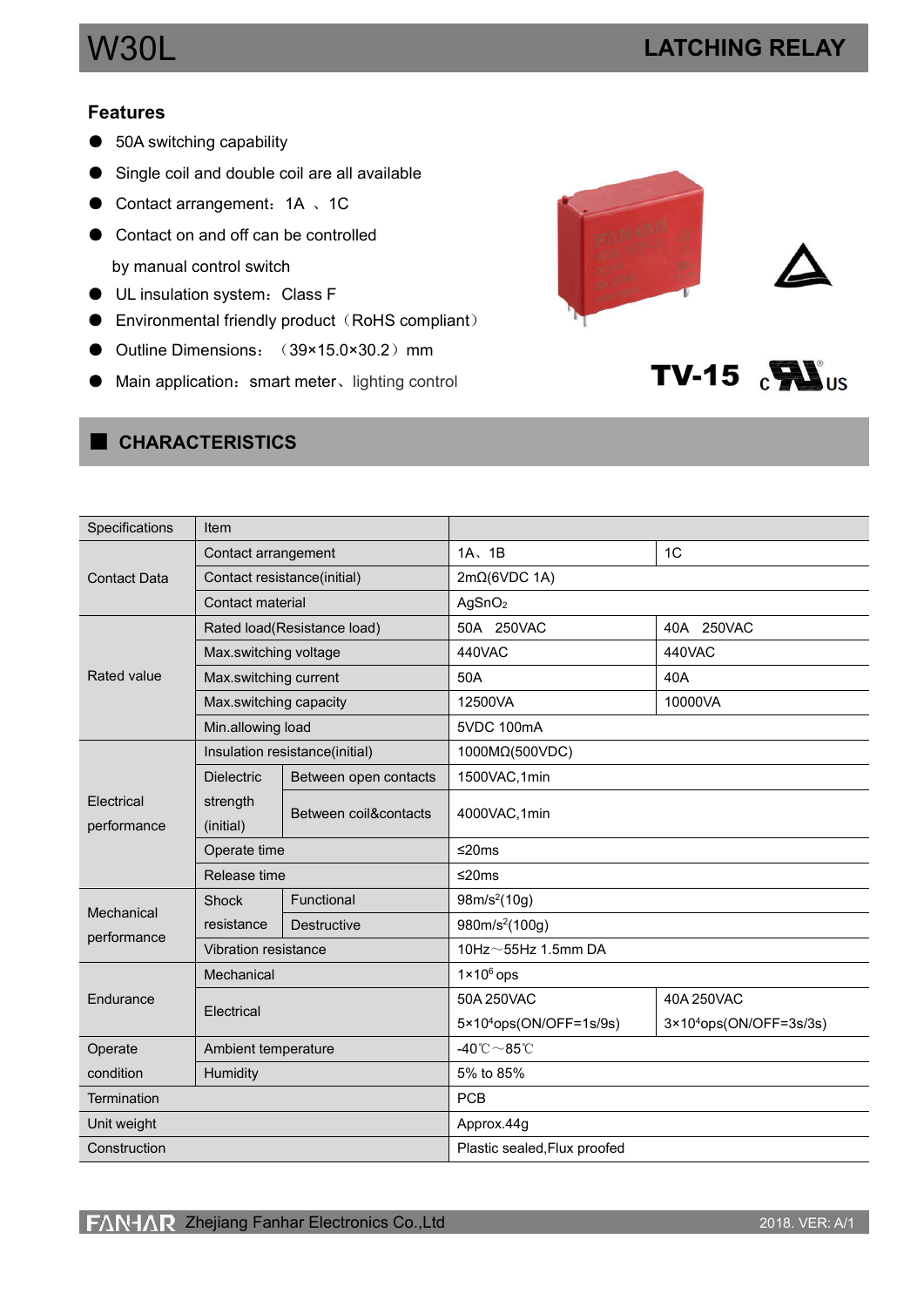# ■ **COIL DATA(23**℃**)**

#### ■Single coil latching

| Nominal       | Pick-up Voltage | Drop-out Voltage | <b>Rated Current</b> | Coil Resistance |                  |             |  |
|---------------|-----------------|------------------|----------------------|-----------------|------------------|-------------|--|
| Voltage       | <b>VDC</b>      | VDC.             | $(\pm 10\%)$         | $(\pm 10\%)$    | Nominal<br>Power | Max Voltage |  |
| DC 5V         | ≤ $3.75$        | ≤ $3.75$         | 200 <sub>m</sub> A   | $25\Omega$      |                  |             |  |
| 6V<br>DC      | ≤4.50           | ≤4.50            | 166.7mA              | $36\Omega$      |                  | 150%Nominal |  |
| DC 9V         | ≤6.75           | ≤6.75            | 111.1mA              | $81\Omega$      | 1W               |             |  |
| <b>DC 12V</b> | ≤9.00           | ≤9.00            | 83.3mA               | 144 $\Omega$    |                  | Voltage     |  |
| <b>DC 24V</b> | ≤18.00          | ≤18.00           | 41.7mA               | 576 $\Omega$    |                  |             |  |

#### ■Double coils latching

| Nominal<br>Voltage | Pick-up Voltage<br><b>VDC</b> | Drop-out Voltage<br><b>VDC</b> | <b>Rated Current</b><br>$(\pm 10\%)$ | Coil<br>Resistance<br>$(\pm 10\%)$                    | Power<br><b>Nominal</b> | Max Voltage |
|--------------------|-------------------------------|--------------------------------|--------------------------------------|-------------------------------------------------------|-------------------------|-------------|
| - 5V<br>DC.        | $\leq 3.75$                   | ≤ $3.75$                       | 400/400mA                            | 12.5/12.5 <omega< td=""><td></td><td></td></omega<>   |                         |             |
| DC 6V              | ≤4.50                         | ≤4.50                          | 333/333mA                            | $18/18\Omega$                                         |                         | 150%Nominal |
| DC 9V              | ≤6.75                         | ≤6.75                          | 222/222mA                            | 40.5/40.5 <omega< td=""><td>2W</td><td></td></omega<> | 2W                      |             |
| <b>DC 12V</b>      | ≤9.00                         | ≤9.00                          | 167/167mA                            | 72/72Ω                                                |                         | Voltage     |
| <b>DC 24V</b>      | ≤18.00                        | ≤18.00                         | 83.3/83.3mA                          | 288/288Ω                                              |                         |             |

# ■ **ORDERING INFORMATION**

|                                                                            | <b>W30L</b> | -1A |  | м | L1 | R | -XXX | DC <sub>12</sub> V |
|----------------------------------------------------------------------------|-------------|-----|--|---|----|---|------|--------------------|
|                                                                            |             |     |  |   |    |   |      |                    |
| ① Type                                                                     |             |     |  |   |    |   |      |                    |
| 2 Contact arrangement: 1A=1open contacts.                                  |             |     |  |   |    |   |      |                    |
| 1B=1 close contacts \, 1C=1 switched contacts                              |             |     |  |   |    |   |      |                    |
| 3 Contact material: T=AgSnO <sub>2</sub>                                   |             |     |  |   |    |   |      |                    |
| $(4)$ Control type:                                                        |             |     |  |   |    |   |      |                    |
| Nil=No hand control switch, No Plastic sealed $(Flux$ proofed type)        |             |     |  |   |    |   |      |                    |
| S=No hand control switch, Plastic sealed (Plastic sealed type)             |             |     |  |   |    |   |      |                    |
| M=hand control switch (Flux proofed type)                                  |             |     |  |   |    |   |      |                    |
| ⑤ Coil type: L1=1 coil latching 、L2=2 coils latching                       |             |     |  |   |    |   |      |                    |
| © Operation polarity: Nil=standard polarity R=reversed polarity            |             |     |  |   |    |   |      |                    |
| 7 Customer special code: numbers or letters denote customer's requirements |             |     |  |   |    |   |      |                    |

⑧ Coil specification:DC5/6/9/12/24V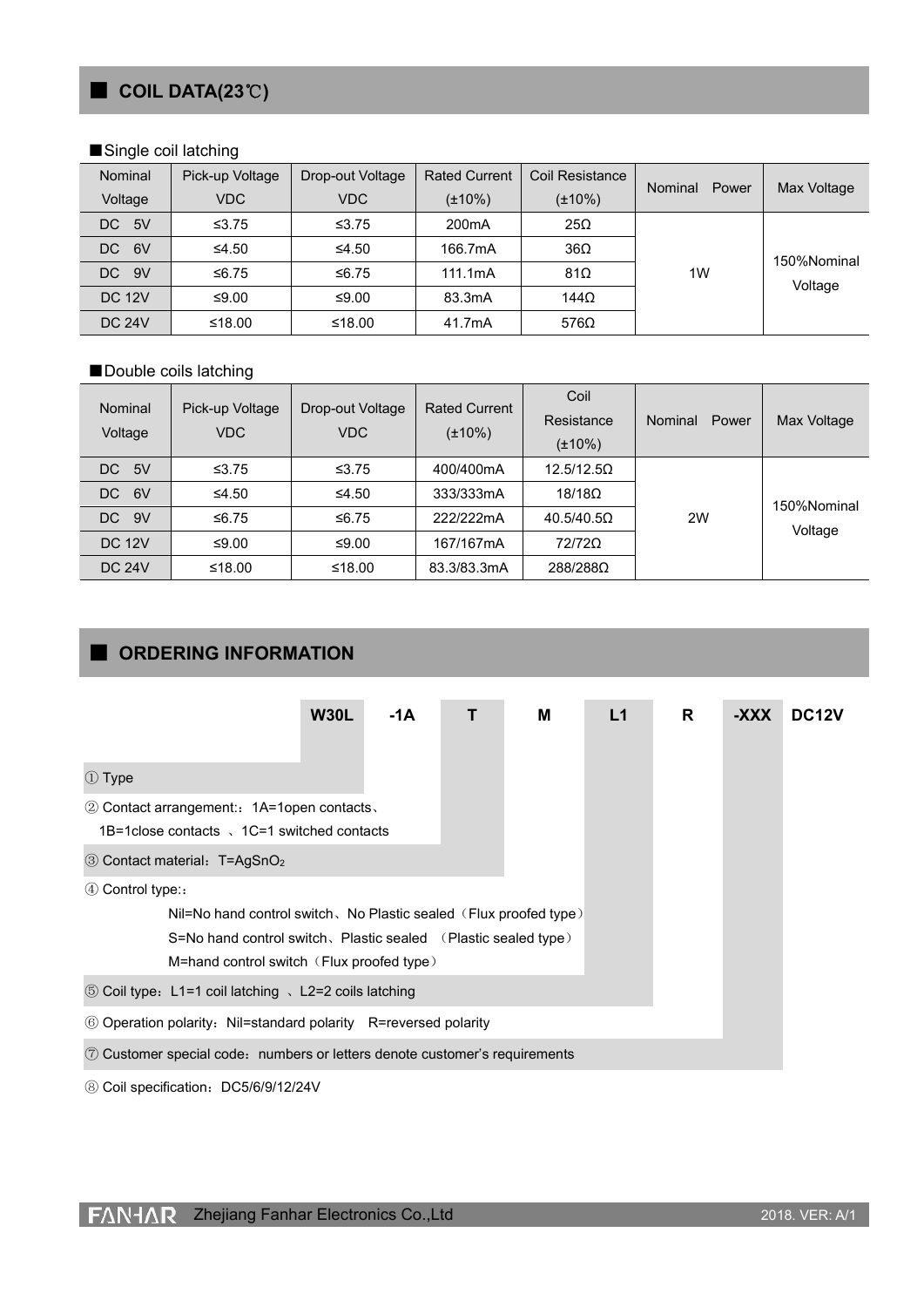# ■ **OUTLINE** DIMENSIONS, WIRING DIAGRAM AND PC BOARD LAYOUT(Unit: mm)

### **1A/1B(coil latching)** Outline Dimensions Wiring Diagram PCB Layout

Hand control switch

(Bottom view) (Bottom view)



 $_{\odot}$ 



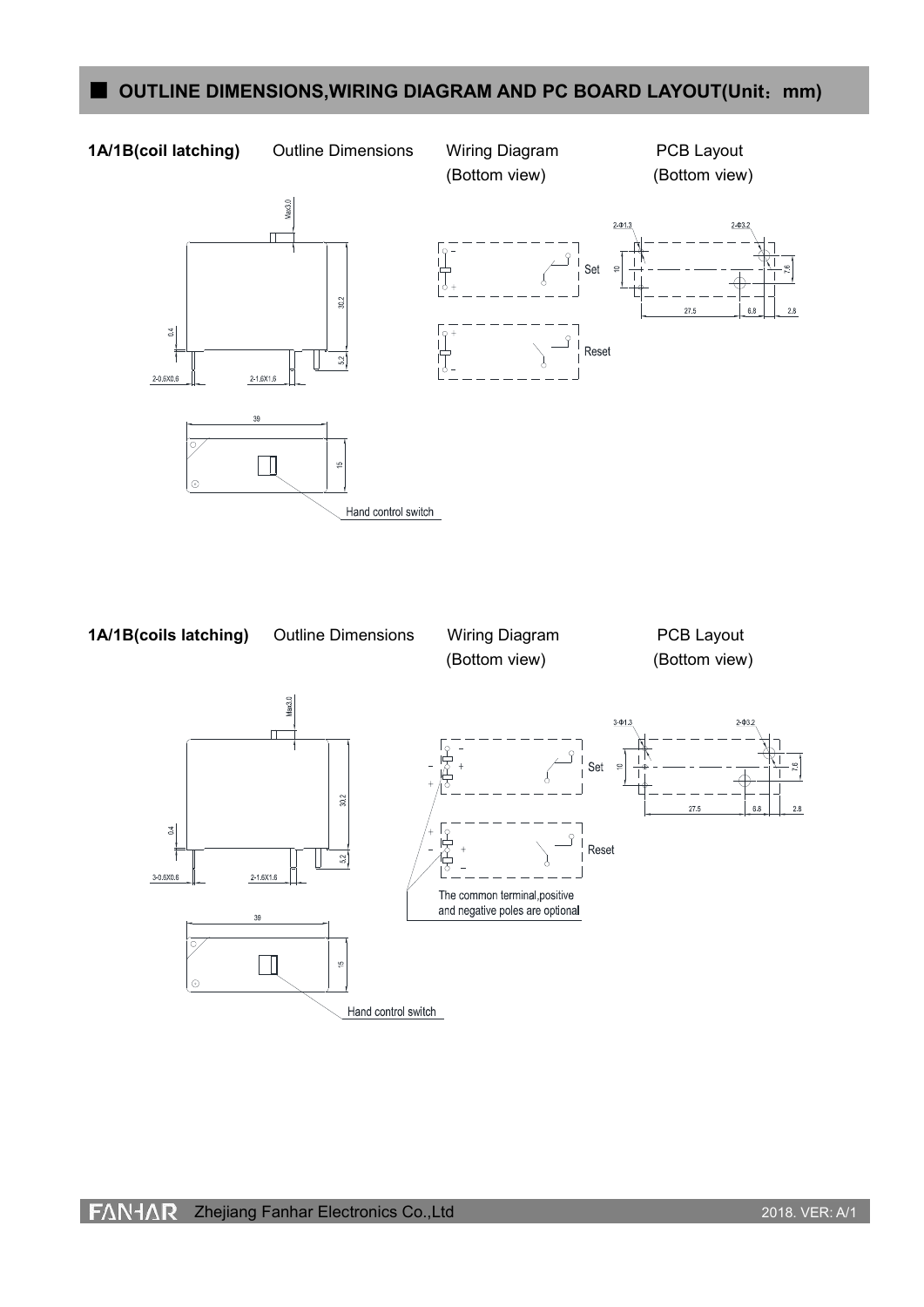## ■ **OUTLINE DIMENSIONS, WIRING DIAGRAM AND PC BOARD LAYOUT(Unit: mm)**

#### **1C(coil latching)** Outline Dimensions Wiring Diagram PCB Layout

 $_{\rm 0.4}^{\rm 4}$ 

2-0,6X0,6

 $30.2$ 

 $\frac{2}{5}$ 

Max3.0

(Bottom view) (Bottom view)





 $3 - 1,6X1,6$ 

Hand control switch



Notes:⑴ In case of no tolerance shown in outline dimension:outline dimension≤1mm,tolerance Should be±0.2mm;outline dimension >1mm and <5mm,tolerance should be ±0.3mm;outline dimension≥5mm,tolerance should be ±0.5mm.

⑵ The tolerance without indicating for PCB layout is always ±0.1mm.